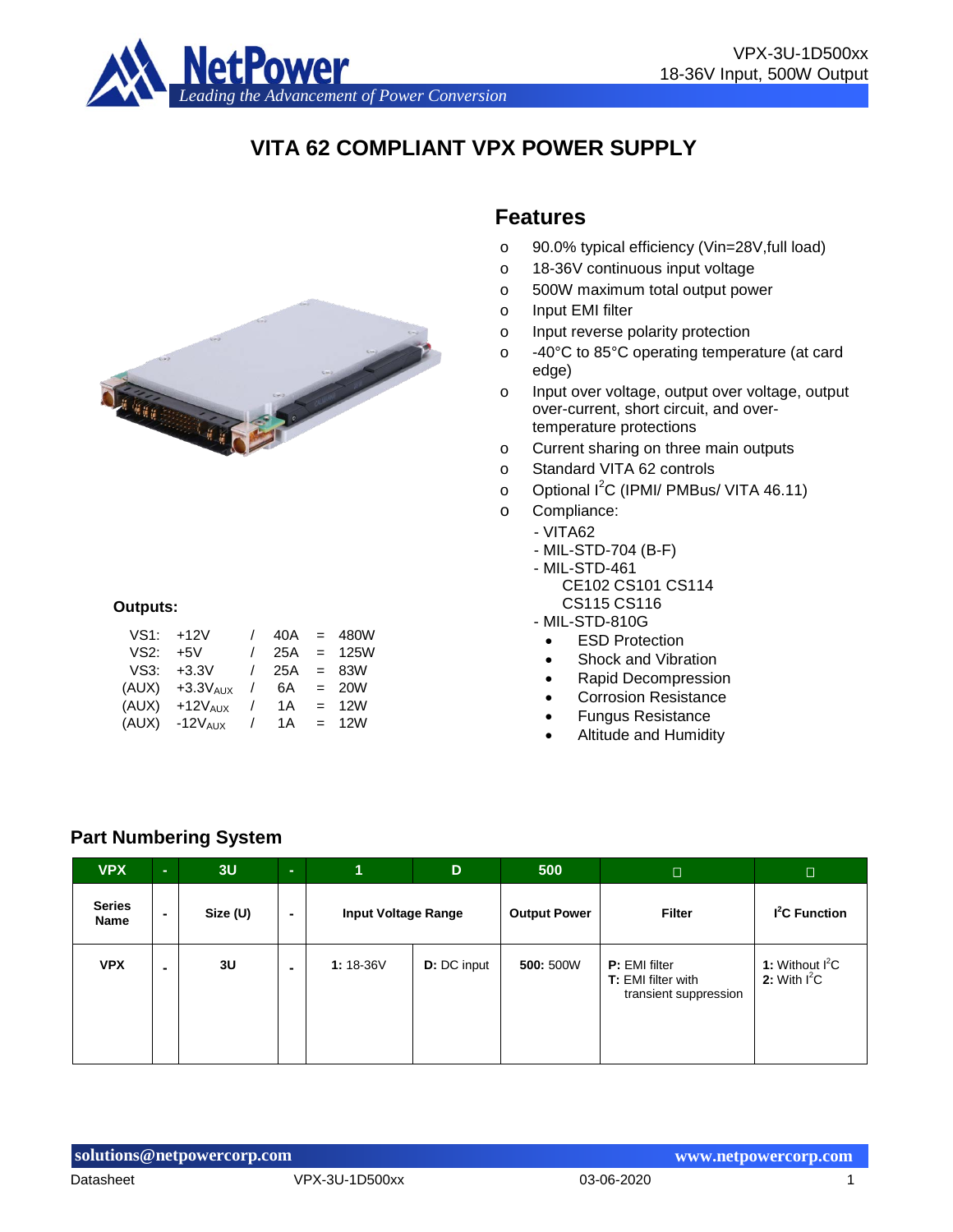

## **Module Specific Specifications**

| <b>Parameter</b>                            | <b>Notes &amp; Conditions</b>                     | Min.           | Typ.  | Max.  | Unit          |
|---------------------------------------------|---------------------------------------------------|----------------|-------|-------|---------------|
| <b>ABSOLUTE MAXIMUM RATINGS</b>             |                                                   |                |       |       |               |
| <b>Input Voltage</b>                        |                                                   |                |       |       |               |
| Non-Operating Input Voltage                 | Continuous                                        | $-50$          |       | 60    | $\vee$        |
| <b>Operating Input Voltage</b>              | Continuous                                        |                |       | 36    | $\vee$        |
| <b>Operating Transient Protection</b>       | 1s Transient, square wave                         |                |       | 50    | $\vee$        |
| <b>Isolation Voltage</b>                    | Input to Output, Input to Case, Output to Case    |                |       | 1.500 | $\vee$        |
| <b>Operating Temperature</b>                | Temperature at card edge                          | $-40$          |       | 85    | °C            |
| <b>Storage Temperature</b>                  |                                                   | $-55$          |       | 105   | °C            |
| <b>ELECTRICAL SPECIFICATIONS</b>            |                                                   |                |       |       |               |
| <b>Input Voltage</b>                        |                                                   |                |       |       |               |
| Continuous                                  |                                                   | 18             |       | 36    | $\vee$        |
| Transient                                   | 50V Transient for 1s                              | 18             |       | 50    | $\vee$        |
| <b>Input Under-Voltage Lockout</b>          |                                                   |                |       |       |               |
| Turn-On Threshold                           |                                                   | 16.5           | 17.0  | 17.5  | $\vee$        |
| <b>Turn-Off Threshold</b>                   |                                                   | 15.0           | 15.5  | 16.0  | $\vee$        |
| <b>FEATURE SPECIFICATIONS</b>               |                                                   |                |       |       |               |
| VITA 62 ON/OFF Control                      | Control signals referenced to SIGNAL RETURN       |                |       |       |               |
| <b>ENABLE*</b> Logic High                   | ENABLE* is at high logic level if it's left open  | 2              |       | 3.6   | $\vee$        |
| <b>ENABLE*</b> Logic Low                    |                                                   | $\Omega$       |       | 0.8   | $\vee$        |
| INHIBIT* Logic High                         | INHIBIT* is at high logic level if it's left open | $\overline{2}$ |       | 3.6   | $\vee$        |
| <b>INHIBIT * Logic Low</b>                  |                                                   | $\Omega$       |       | 0.8   | $\vee$        |
| <b>RELIABILITY CALCUATIONS</b>              |                                                   |                |       |       |               |
| Calculated MTBF (MIL-217) MIL-HDBK-<br>217F | Ground Benign (GB), 25°C ambient temperature      |                | 1,800 |       | 1000<br>hours |
| Calculated MTBF (MIL-217) MIL-HDBK-<br>217F | Ground Mobile (GM), 25°C ambient temperature      |                | 125   |       | 1000<br>hours |

# **Input Voltage Spikes**

| <b>INPUT VOLTAGE SPIKE SUPPRESSION</b>      |                                    |  |  |  |  |
|---------------------------------------------|------------------------------------|--|--|--|--|
| <b>Module Operates Through these Spikes</b> |                                    |  |  |  |  |
| Input Voltage Spike (Centered on Vin)       |                                    |  |  |  |  |
| $\pm 250V$ , 100 $\mu$ s, Emax = 15mJ       | MIL-STD-1275D                      |  |  |  |  |
| $\pm 200$ V, 10us, Rs $\leq 0.5\Omega$      | MIL-STD-461C (CS06); DEF-STAN 61-5 |  |  |  |  |
| $\pm 400V$ , 5µs, Rs $\leq 0.5\Omega$       | MIL-STD-461C (CS06)                |  |  |  |  |
| $\pm 600V$ , 10us, Rs = 50 $\Omega$         | RTCA/DO-160E                       |  |  |  |  |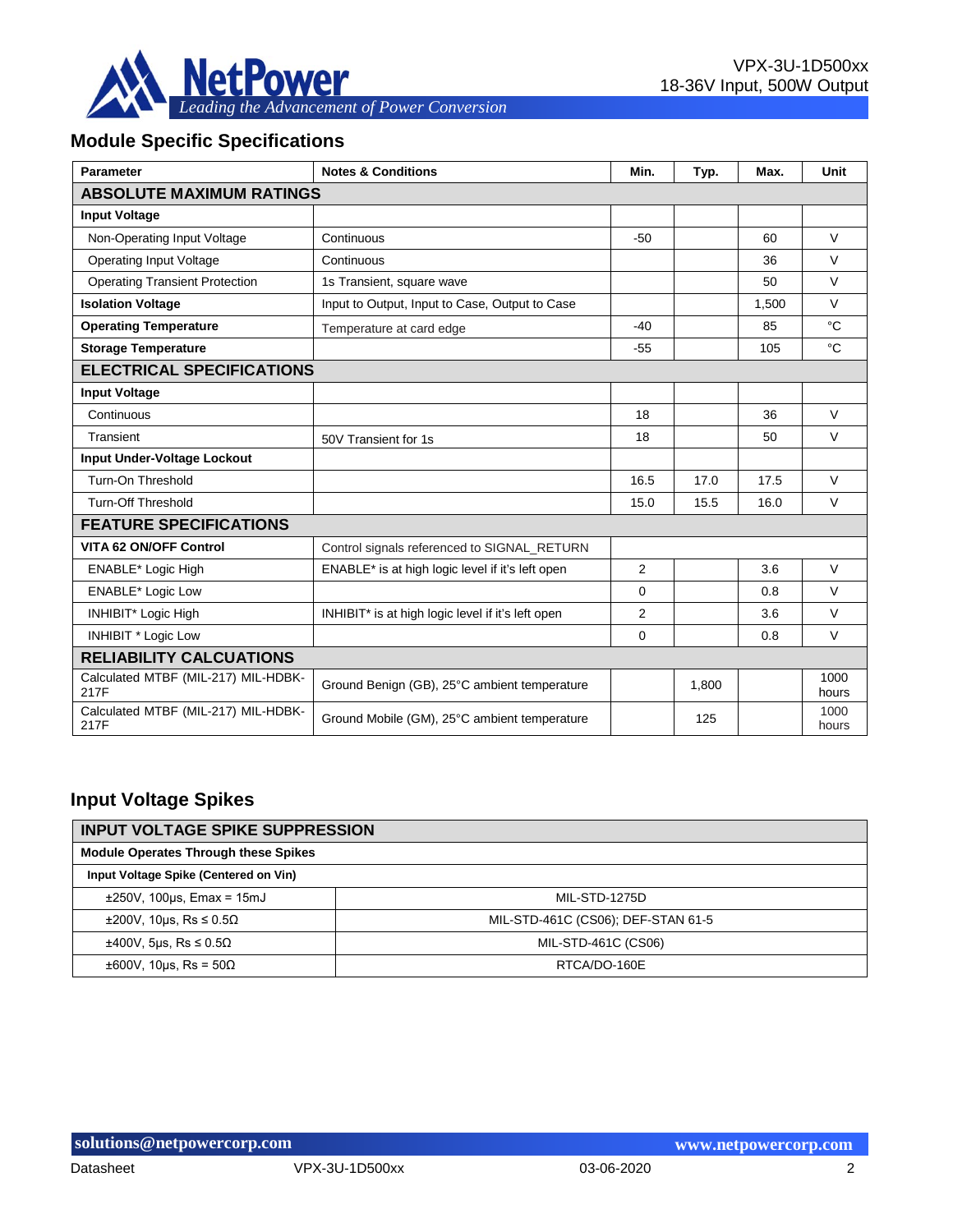

#### **Output Characteristics**

| <b>Parameter</b>                                                                                                                          | $+12V$    | $+5V$       | $+3.3V$     | $+3.3V$ Alix | $+12V$ AUX  | $-12V$ AUX  |
|-------------------------------------------------------------------------------------------------------------------------------------------|-----------|-------------|-------------|--------------|-------------|-------------|
| <b>OUTPUT CHARACTERISTICS</b>                                                                                                             |           |             |             |              |             |             |
| <b>Output Voltage Set Point</b>                                                                                                           | 12V       | 5V          | 3.3V        | 3.3V         | 12V         | $-12V$      |
| 28Vin. 50% load                                                                                                                           | (±1%)     | (±1%)       | (±1%)       | (±1%)        | (±1%)       | $(\pm 1\%)$ |
| <b>Output Voltage Range</b>                                                                                                               | 12V       | 5V          | 3.3V        | 3.3V         | 12V         | $-12V$      |
| Over line, load, temperature                                                                                                              | (±3%)     | $(\pm 3\%)$ | $(\pm 3\%)$ | $(\pm 3\%)$  | $(\pm 3\%)$ | $(\pm 3\%)$ |
| Output Voltage Ripple (peak-peak)<br>Full load, measured with 1µF capacitor and<br>10µF tantalum capacitor. (5 Hz to 20 MHz<br>bandwidth) | 100mV     | 50mV        | 50mV        | 50mV         | 100mV       | 50mV        |
| <b>Output Current Range</b><br>Total Output Power Limits to 500W                                                                          | $0 - 40A$ | $0-25A$     | $0-25A$     | $0-6A$       | $0-1A$      | $0-1A$      |
| <b>Output Over-Voltage Protection Set Point</b>                                                                                           | 14.8V     | 6V          | 6V          | 4.5V         | 14.8V       | N/A         |
| <b>Output Current-Limit Set Point</b>                                                                                                     | 50A       | 30A         | 30A         | 10A          | 2A          | N/A         |
| <b>Maximum External Output Capacitance</b>                                                                                                | 4000uF    | 500uF       | 1000uF      | 2000uF       | 200uF       | 200uF       |
| <b>MAXIMUM TOTAL OUTPUT POWER</b>                                                                                                         |           |             |             | 500W         |             |             |

## **Qualification Tests**

| <b>TEST</b>                 | <b>STANDARD</b>                                 |
|-----------------------------|-------------------------------------------------|
| <b>Random Vibration</b>     | MIL-STD-810, 514.6 - Procedure I, Class V3      |
| <b>Shock</b>                | MIL-STD-810, 516.6 - Procedure I, VI, Class OS2 |
| <b>Altitude</b>             | MIL-STD-810, 500.5 - Procedure I, II, III       |
| <b>Fungus Resistance</b>    | MIL-STD-810, 508.6                              |
| <b>Corrosion Resistance</b> | <b>ASTM G85, Annex A4</b>                       |
| Humidity                    | MIL-STD-810, 507.5 - Procedure II               |
| <b>High Temperature</b>     | MIL-STD-810, 501.5 - Procedure I, II            |
| Low Temperature             | MIL-STD-810, 502.5 - Procedure I, II            |
| <b>Temperature Cycling</b>  | MIL-STD-202, 107 - Class C4                     |
| <b>ESD</b>                  | EN61000-4-2, Level 3; 8kV Air Discharge         |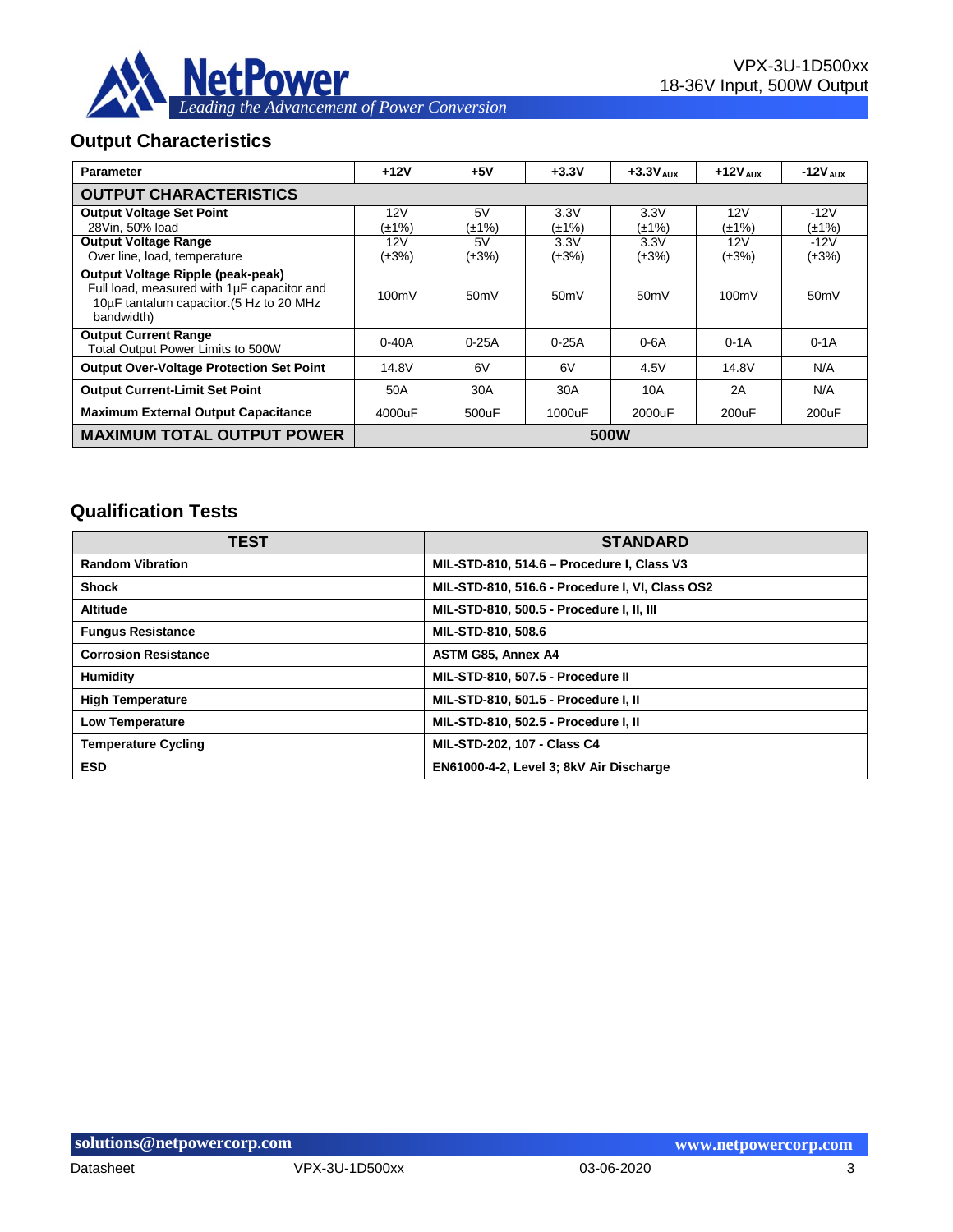

## **Block Diagram**

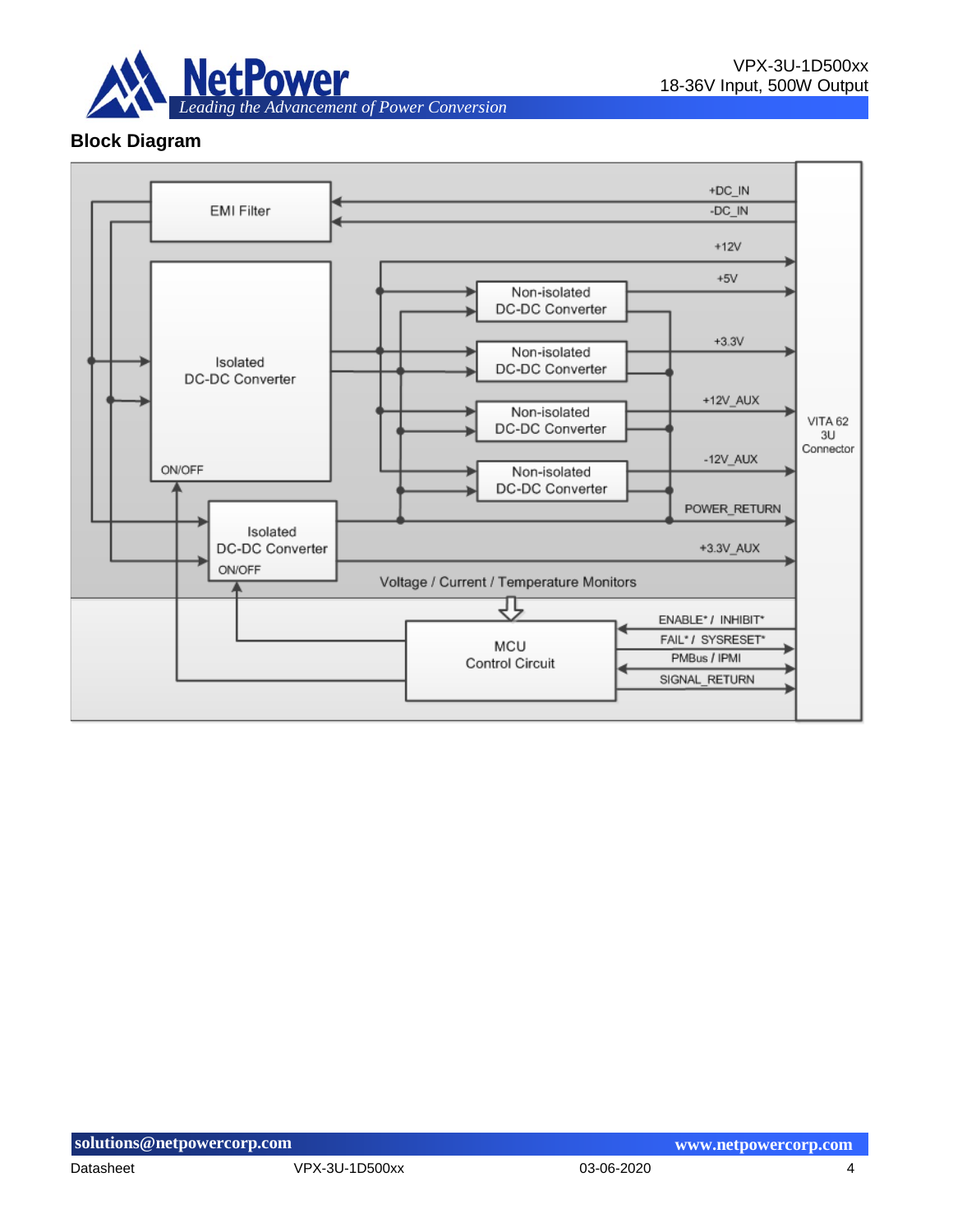

#### **Features**

| <b>Control States</b> |                       |            |                                            |
|-----------------------|-----------------------|------------|--------------------------------------------|
|                       | <b>Control Inputs</b> |            | <b>State of Outputs</b>                    |
| <b>ENABLE*</b>        | <b>INHIBIT*</b>       | +3.3V AUX  | <b>VS1, VS2, VS3</b><br>+12V_AUX, -12V_AUX |
| <b>HIGH</b>           | <b>HIGH</b>           | <b>OFF</b> | <b>OFF</b>                                 |
| <b>HIGH</b>           | LOW                   | <b>OFF</b> | <b>OFF</b>                                 |
| LOW                   | <b>HIGH</b>           | <b>ON</b>  | ON                                         |
| LOW                   | LOW                   | <b>ON</b>  | <b>OFF</b>                                 |

At power-on, if ENABLE\* and INHIBIT\* are configured to turn all outputs on, +3.3V\_AUX will be powered up 100ms prior to other outputs.

| <b>Parallel Operation</b>                 |                                                                                                                                                                                                                                                                                                                                                                                                                                                                                                                                                                                                                                                     |
|-------------------------------------------|-----------------------------------------------------------------------------------------------------------------------------------------------------------------------------------------------------------------------------------------------------------------------------------------------------------------------------------------------------------------------------------------------------------------------------------------------------------------------------------------------------------------------------------------------------------------------------------------------------------------------------------------------------|
| +12V MAIN,<br>+5V MAIN<br>&<br>+3.3V MAIN | +12V_MAIN 、+5V_MAIN and +3.3V_MAIN support active current sharing. For parallel operation of multiple<br>converters, +12V_Share(+),+5V_Share(+), +3.3V_Share(+), ENABLE <sup>*</sup> and INHIBIT <sup>*</sup> of all modules should be<br>connected together respectively. It is suggested to have a ground plane on the system board for POWER_RETURN<br>to reduce the ground noise impact on the current share accuracy. The loop formed by the trace connecting the Share<br>pins and the ground trace should be minimized to avoid noise coupling into the current share circuitry. Adding<br>capacitance to these share lines must be avoided. |
| +3.3V AUX,<br>+12V AUX &<br>$-12V$ AUX    | These auxiliary outputs do not support active current sharing. However, all these auxiliary outputs have OR'ing<br>MOSFETs or OR'ing diodes imbedded to support parallel operation. Total output current on any of the outputs should<br>not exceed its current rating of a single module.                                                                                                                                                                                                                                                                                                                                                          |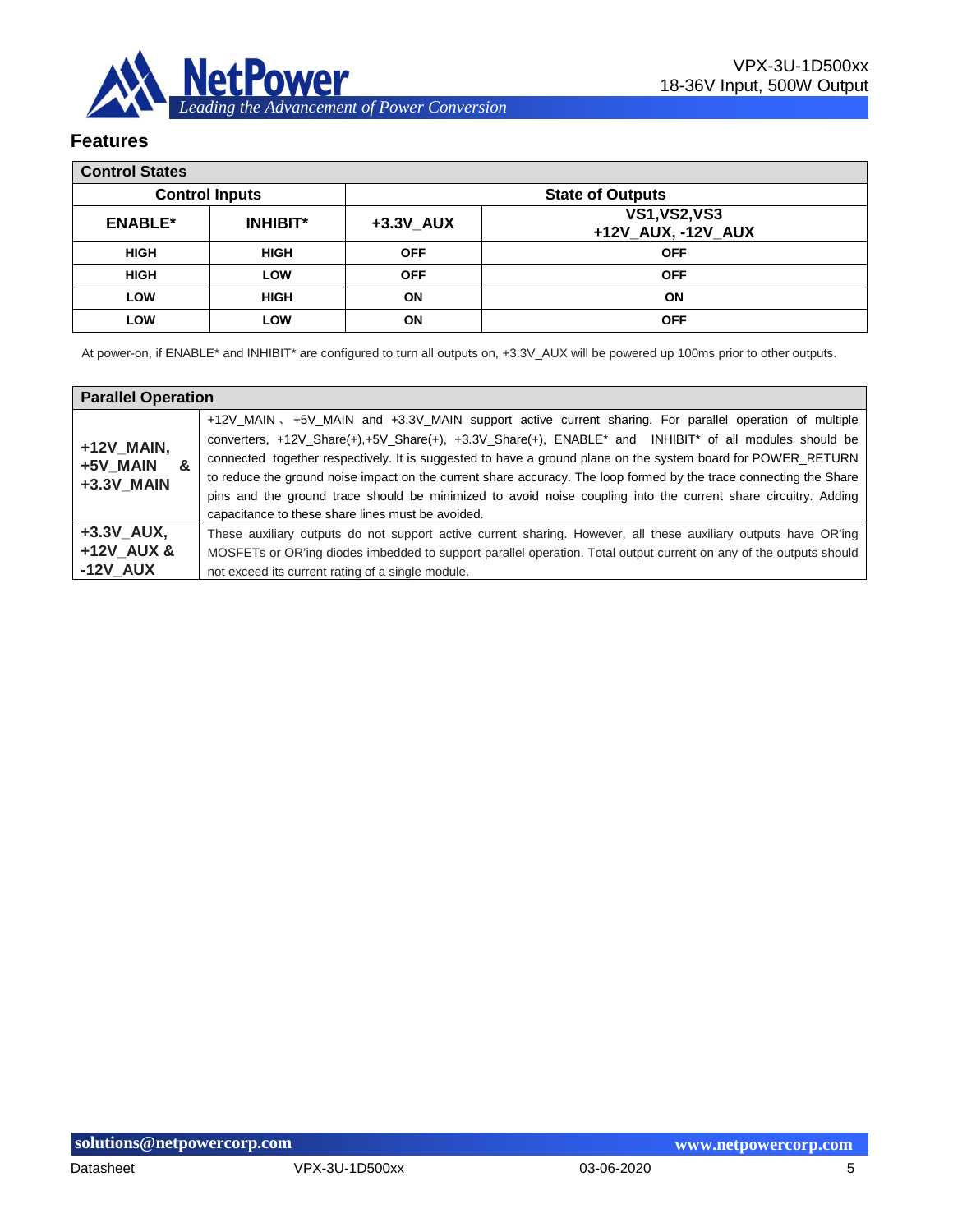

#### **PIN Assignments**



# **3U P0 Connector**

| <b>PIN</b>      | <b>Function</b>      | <b>Description</b>                                                                    |  |  |  |  |
|-----------------|----------------------|---------------------------------------------------------------------------------------|--|--|--|--|
| <b>P1</b>       | -DC_IN               | Negative input voltage                                                                |  |  |  |  |
| P <sub>2</sub>  | $+DC$ <sub>IN</sub>  | Positive input voltage                                                                |  |  |  |  |
| LP <sub>1</sub> | <b>CHASSIS</b>       | Chassis                                                                               |  |  |  |  |
| A1              | No Connection        |                                                                                       |  |  |  |  |
| <b>B1</b>       | LED_DISABLE          | Disable LEDs                                                                          |  |  |  |  |
| C <sub>1</sub>  | I2C1_SMBA            | Primary I2C Alert Line (1)                                                            |  |  |  |  |
| D <sub>1</sub>  | I2C3 SMBA            | Redundant I2C Alert Line <sup>(1)</sup>                                               |  |  |  |  |
| A2              | No Connection        |                                                                                       |  |  |  |  |
| <b>B2</b>       | FAIL*                | When any of the output is out of its specification, FAIL* signal will go low.         |  |  |  |  |
| C <sub>2</sub>  | INHIBIT*             | Input signal with referenced to SIGNAL_RETURN                                         |  |  |  |  |
| D <sub>2</sub>  | ENABLE*              | Input signal with referenced to SIGNAL_RETURN                                         |  |  |  |  |
| A3              | No connection        |                                                                                       |  |  |  |  |
| <b>B3</b>       | $+12V$ AUX           | +12V auxiliary output voltage                                                         |  |  |  |  |
| $\overline{C3}$ | No Connection        |                                                                                       |  |  |  |  |
| D <sub>3</sub>  | No Connection        |                                                                                       |  |  |  |  |
| A4              |                      |                                                                                       |  |  |  |  |
| <b>B4</b>       | $+3.3V$ _AUX         | +3.3V auxiliary output voltage                                                        |  |  |  |  |
| C <sub>4</sub>  |                      |                                                                                       |  |  |  |  |
| D <sub>4</sub>  |                      |                                                                                       |  |  |  |  |
| A <sub>5</sub>  | GA0*                 | Geographical Address <sup>(1)</sup>                                                   |  |  |  |  |
| <b>B5</b>       | GA1*                 |                                                                                       |  |  |  |  |
| C <sub>5</sub>  | SM <sub>0</sub>      | Primary I <sup>2</sup> C Clock Line <sup>(1)</sup>                                    |  |  |  |  |
| $\overline{D5}$ | SM <sub>1</sub>      | Primary I <sup>2</sup> C Data Line <sup>(1)</sup>                                     |  |  |  |  |
| A <sub>6</sub>  | SM <sub>2</sub>      | Redundant I <sup>2</sup> C Clock Line <sup>(1)</sup>                                  |  |  |  |  |
| <b>B6</b>       | SM <sub>3</sub>      | Redundant I <sup>2</sup> C Data Line <sup>(1)</sup>                                   |  |  |  |  |
| C <sub>6</sub>  | $-12V$ _AUX          | -12V auxiliary output voltage, 1A rated                                               |  |  |  |  |
| D <sub>6</sub>  | SYSRESET*            | System reset is actively low. It will float when all outputs are within specification |  |  |  |  |
| <b>A7</b>       | $+12V$ _SHARE(+)     | +12V_MAIN active current share pin                                                    |  |  |  |  |
| <b>B7</b>       | $+3.3V$ _SHARE(+)    | +3.3V_MAIN active current share pin                                                   |  |  |  |  |
| C7              | $+5V$ _SHARE(+)      | +5V_MAIN active current share pin                                                     |  |  |  |  |
| D7              | SIGNAL_RETURN        | Ground pin (control signals)                                                          |  |  |  |  |
| A <sub>8</sub>  | $+12V$ _SENSE $(+)$  | Connect it to +12V_MAIN at the connector or where the regulation is of concern.       |  |  |  |  |
| <b>B8</b>       | $+3.3V$ _SENSE $(+)$ | Connect it to +3.3V_MAIN at the connector or where the regulation is of concern.      |  |  |  |  |
| C <sub>8</sub>  | $+5V$ _SENSE(+)      | Connect it to +5V_MAIN at the connector or where the regulation is of concern.        |  |  |  |  |
| D <sub>8</sub>  | SENSE_RETURN         | Connect it to POWER_RETURN at the connector or where regulation is of concern.        |  |  |  |  |
| P <sub>3</sub>  | +5V_MAIN             | +5V main output voltage                                                               |  |  |  |  |
| <b>P4</b>       | POPWER_RETURN        | Shared output voltage return pin, each rated for 40A.                                 |  |  |  |  |
| P5              | POPWER_RETURN        |                                                                                       |  |  |  |  |
| LP <sub>2</sub> | +3.3V_MAIN           | +3.3V main output voltage                                                             |  |  |  |  |
| P <sub>6</sub>  | +12V_MAIN            | +12V main output voltage                                                              |  |  |  |  |

*Note(1): Refer to NetPower "VPX Communication Guide" for details.* 

#### **solutions@netpowercorp.com www.netpowercorp.com**